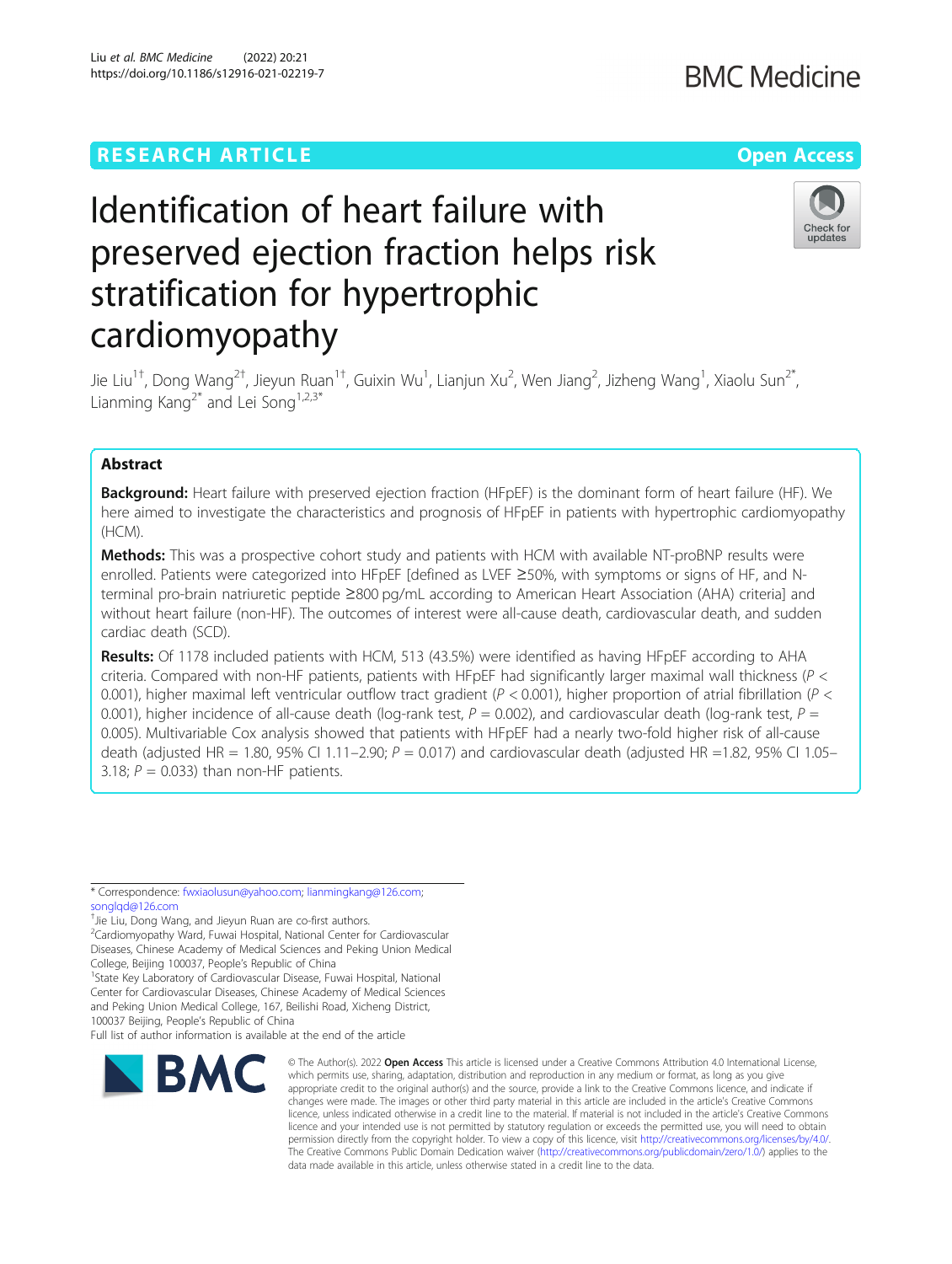Conclusions: Patients with HCM have a high prevalence of HFpEF and those with HFpEF present greater disease severity and higher mortality than non-HF patients, and thus may require an appropriate and more aggressive treatment for HF management. Identification of patients with HFpEF using AHA criteria can provide guidance on patient risk stratification for patients with HCM.

**Keywords:** Hypertrophic cardiomyopathy, Heart failure, Preserved ejection fraction, Outcomes

# Background

Hypertrophic cardiomyopathy (HCM) is one of the commonest myocardial diseases, its estimated prevalence being  $1/500-1/200$  [[1\]](#page-7-0). Heart failure (HF) is a major cause of mortality in patients with HCM. Recognition of HF is important because it influences patient management. Previous studies of HCM focused on patients with systolic dysfunction [left ventricular ejection fraction (LVEF) < 50%] because those patients reportedly have a high risk of HF-related death and sudden cardiac death (SCD) [[2\]](#page-7-0). However, left ventricular systolic dysfunction usually appears in end-stage of disease, following with ventricular dilatation and a thin ventricular wall. Previous studies have shown that patients with LVEF < 50% account for only 2–8% of all patients with HCM and that these patients usually require advanced therapies, including implantable cardioverter-defibrillators and heart transplants  $[2-4]$  $[2-4]$  $[2-4]$  $[2-4]$ . Thus, systolic function is preserved in most patients with HCM.

Clinical practice guidelines of HF proposed the concept of HF with preserved ejection fraction (HFpEF) [\[5](#page-7-0), [6\]](#page-7-0). Previous studies have shown that HFpEF is the dominant form of HF in patients with cardiovascular disease and is associated with poor quality of life and premature mortality [\[7\]](#page-7-0). To the best of our knowledge, no published study has yet described the clinical characteristics of HFpEF in patients with HCM. Whether recognizing HFpEF will assist risk stratification or have treatment implications for patients with HCM remains to be fully examined. Moreover, current guidelines recommend identifying HFpEF on the basis of the presence of symptoms and/or signs of HF, LVEF≥50%, high natriuretic peptides concentrations, and the presence of relevant structural heart disease and/or diastolic dysfunction. However, the cutoff value for high natriuretic peptides concentrations remains controversial. The 2016 European Society of Cardiology (ESC) guideline recommends cutoff values of B-type natriuretic peptide  $(BNP) > 35$ pg/mL and/or N-terminal pro-brain natriuretic peptide (NT-proBNP) > 125 pg/mL, whereas the 2017 American Heart Association (AHA) scientific statement suggests using BNP ≥100 pg/mL or NT-proBNP ≥800 pg/mL as the cutoff values for a diagnosis of HFpEF [[6,](#page-7-0) [8](#page-7-0)]. Which cutoff value more reliably identifies patients with HFpEF is yet to be investigated in patients with HCM. Thus, we conducted this study of a large cohort of patients with

HCM with the aims of determining the characteristics and prognosis of HFpEF in patients with HCM and of evaluating which cutoff value of NT-proBNP is better for recognizing HFpEF in patients with HCM.

# Methods

#### Study cohort

The cohort of this observational cohort study comprised 1238 unrelated, prospectively enrolled patients with HCM with available NT-proBNP results at enrolment. Patients with HCM were consecutively recruited, including both outpatients and inpatients that were admitted to hospital for various reasons. Thirty-six of these patients were excluded from the study because they were lost to follow-up after enrolment and 24 patients were excluded because of with LVEF < 50%, leaving 1178 patients with HCM for inclusion in the analysis. All patients were prospectively enrolled at Fuwai Hospital, Chinese Academy of Medical Sciences, between 1999 and 2019. HCM was identified by echocardiographic and/or cardiac magnetic resonance demonstration of left ventricular hypertrophy (maximal left ventricular wall thickness ≥15 in general or ≥13 mm in patients with a family history of HCM) in the absence of any other cardiac or systemic disease capable of producing such severe hypertrophy. Written informed consent was obtained from all study patients. The study was performed in accordance with the principles of the Declaration of Helsinki and was approved by the Ethics Committee of Fuwai Hospital.

All patients underwent a complete cardiac evaluation on enrollment. LVEF was calculated from twodimensional echocardiography images using the modified Simpsons rule formula. NT-proBNP concentrations were measured as described in our previous study [\[9](#page-7-0)]. Specifically, venous blood samples were collected into serum separator tubes by direct venipuncture and sent to the laboratory for testing. Serum NT-proBNP concentrations were measured using a commercially available, fully automated, two-side electrochemiluminescence immunoassay (Cobas E170, Roche, Basel, Switzerland).

# Recognition of HFpEF

Diagnosis of HFpEF was based on a combination of symptoms, signs, LVEF and NT-proBNP concentrations. According to the 2017 AHA criteria [\[8](#page-7-0)], patients with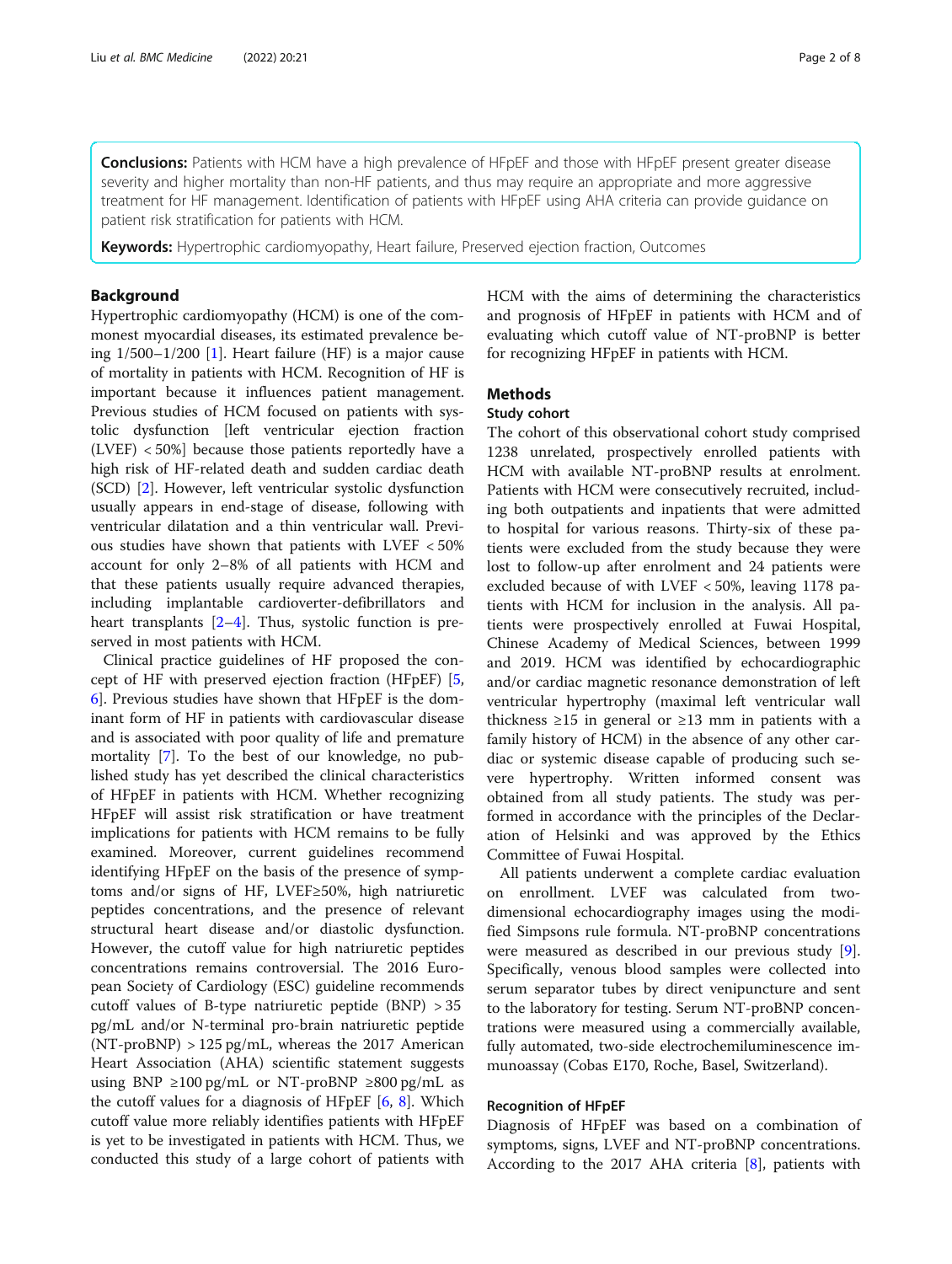LVEF ≥50%, NT-proBNP ≥800 pg/mL, and with symptoms or signs of HF were categorized as having HFpEF, and those who did not meet the above criteria were identified as having non-HF. In contrast, the 2016 ESC guideline suggested using NT-proBNP>125 pg/mL as the cutoff point for a diagnosis of HFpEF  $[6]$  $[6]$  $[6]$ .

# **Genotyping**

Genetic testing using genomic DNA extracted from a blood sample was performed on 946 (80.3%) patients in the study cohort, 692 of whom underwent whole exome sequencing and 254 panel sequencing. Variants identified in eight core sarcomeric protein-encoding genes (MYH7, MYBPC3, TNNT2, TNNI3, MYL2, MYL3, TPM1, and ACTC1) were classified as pathogenic, likely pathogenic, of unknown significance, likely benign or benign using the criteria proposed by the American College of Medical Genetics and Genomics [[10\]](#page-7-0). Patients with any pathogenic or likely pathogenic variant in these eight genes were grouped as mutation-positive, whereas those without any such variants were grouped as mutation-negative.

### **Outcomes**

All patients were followed up annually until July 2020 by a clinic visit or telephone interview. Patients lost to follow-up were censored at the last known contact date. The outcomes of interest were all-cause death, cardiovascular death, and sudden cardiac death (SCD). SCD events were a composite of SCD and equivalent events. SCD was defined as witnessed sudden and unexpected death with or without documented ventricular fibrillation within 1 h of new symptoms developing or nocturnal death with no history of worsening symptoms. Resuscitation from cardiac arrest and appropriate implantable cardioverter-defibrillator shock therapy for ventricular tachycardia or fibrillation were considered to be equivalent to SCD.

# Statistical analysis

Categorical variables were presented as numbers and percentages and continuous variables as means and standard deviations or medians with interquartile ranges. Differences in characteristics across different groups were compared with the  $\chi^2$  test for categorical variables and Student's  $t$  test or Mann-Whitney  $U$  test for continuous variables. Survival curves were constructed by the Kaplan-Meier method and compared by the log-rank test. Univariable and multivariable Cox proportional hazards models were used to calculate hazard ratios (HRs) and 95% confidence intervals (CIs). Multivariable Cox regression analysis was conducted by adjusting the following confounders using a backward method: age, sex, maximal left ventricular wall thickness, atrial fibrillation, maximal left ventricular outflow tract gradient, and NYHA class. Receiver operating characteristic (ROC) curve was constructed to visualize the risk prediction performances by plotting the sensitivity against 1-specificity. Youden's index was the sum of sensitivity and specificity minus one, being a commonly used means of determining the optimal threshold. In consideration that septal reduction therapy could significantly affect patient clinical course and outcomes, we performed sensitivity analysis by excluding patients with septal reduction therapy. A two-tailed P value of  $\leq 0.05$ was considered to denote statistical significance. All statistical analyses were performed using SPSS version 24 (IBM, Armonk, NY) and GraphPad Prism 8.0.1.

# Results

# Clinical characteristics of the study cohort

Of the 1178 patients included, 513 (43.5%) patients were identified as having HFpEF using AHA criteria. The patients' baseline characteristics according to HF phenotypes were summarized in Table [1.](#page-3-0) Compared with non-HF patients, patients with HFpEF were more often female (44.6% versus 28.0%;  $P < 0.001$ ) and had significantly greater maximal wall thickness (24 mm versus 22 mm;  $P < 0.001$ ), higher maximal left ventricular outflow tract gradient (64 mmHg versus  $25$  mmHg,  $P < 0.001$ ), higher NT-proBNP concentrations (1807.0 pg/mL versus 536.8 pg/mL;  $P < 0.001$ ) and higher proportion of atrial fibrillation (27.3% vs. 13.5%;  $P < 0.001$ ). Use of the diagnostic criterion of HFpEF in the ESC guidelines yielded 761 (64.6%) patients with HFpEF and similar significant differences were observed between non-HF patients and patients with HFpEF (Additional file [1:](#page-7-0) Table. S1).

# Cumulative incidence of adverse events according to HF phenotypes

Over a total follow-up of 5827 patient years, all-cause death occurred in 79 patients (1.4 per 100 patient years). Sixty of these events were cardiovascular deaths, including 29 SCD events. The incidence of all-cause death and cardiovascular death in patients with HFpEF were 1.92 and 1.51 per 100 patient-years, whereas only 0.96 and 0.70 per 100 patient-years in non-HF patients. Kaplan-Meier survival analysis demonstrated a significant difference in the cumulative event-free survival rate of allcause death ( $P = 0.002$ ) and cardiovascular death ( $P =$ 0.005) between patients with HFpEF and non-HF patients (Fig. [1](#page-3-0)). The incidence of SCD was 0.54 per 100 patient-years in the subgroup of patients with HFpEF, which is similar to that in non-HF patients (0.47 per 100 patient-years). In contrast, when we used ESC criteria for the diagnosis of HFpEF, no significant difference was observed in the incidence of all-cause death,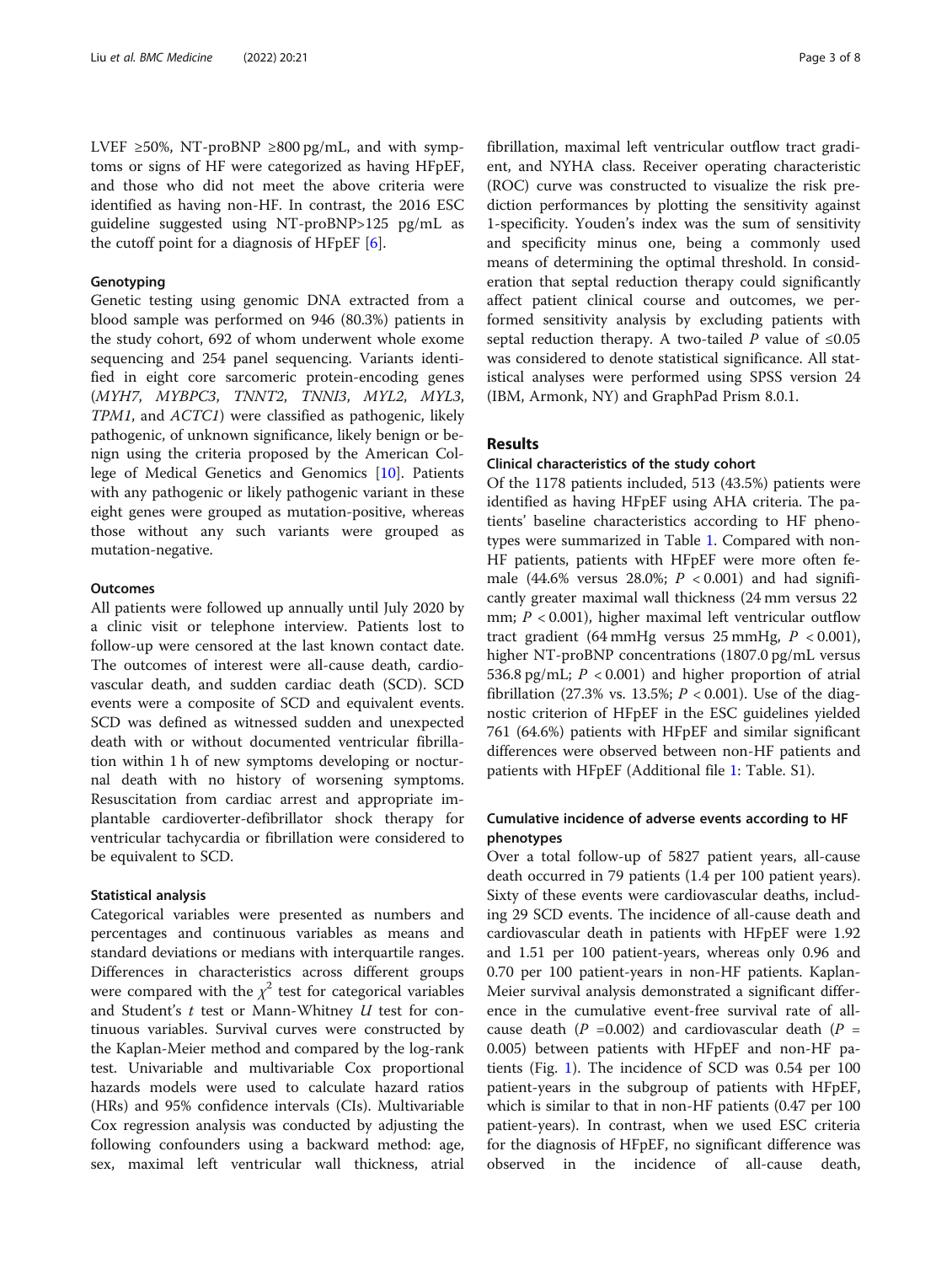| <b>Parameters</b>         | All $(n=1178)$       | $H F p EF^* (n=513)$   | Non-HF <sup>#</sup> ( $n=665$ ) | P value |
|---------------------------|----------------------|------------------------|---------------------------------|---------|
| Age at evaluation (years) | 49±14                | 50 ± 14                | 48±14                           | 0.146   |
| Female                    | 415 (35.2)           | 229 (44.6)             | 186 (28.0)                      | < 0.001 |
| MWT (mm)                  | $23(20-26)$          | $24(21-28)$            | 22 (19-25)                      | < 0.001 |
| LVEF (%)                  | $68 + 8$             | 69±7                   | 68±6                            | 0.027   |
| LVedd (mm)                | 44±6                 | 43±6                   | $44\pm5$                        | < 0.001 |
| Unexplained syncope       | 149 (12.6)           | 75 (14.6)              | 74 (11.1)                       | 0.070   |
| Atrial fibrillation       | 230 (19.5)           | 140 (27.3)             | 90 (13.5)                       | < 0.001 |
| Maximal LVOT gradient     | 44 (10-80)           | 64 (29-94)             | $25(8-67)$                      | < 0.001 |
| NT-proBNP                 | 988.0 (494.1-1934.4) | 1807.0 (1225.0-2892.6) | 536.8 (304.6-796.8)             | < 0.001 |
| NYHA class                |                      |                        |                                 |         |
|                           | 385 (32.7)           | 0(0.0)                 | 385 (57.9)                      | < 0.001 |
| $\mathsf{II}$             | 514 (43.6)           | 313 (61.0)             | 201 (30.2)                      | < 0.001 |
| III/IV                    | 279 (23.7)           | 200 (39.0)             | 79 (11.9)                       | < 0.001 |
| Medicine treatment        |                      |                        |                                 |         |
| Beta-blockers             | 861 (73.1)           | 387 (75.4)             | 474 (71.3)                      |         |
| ACEI/ARBs                 | 232 (19.7)           | 70 (13.6)              | 162 (24.4)                      | < 0.001 |
| Calcium-channel blocker   | 230 (19.5)           | 87 (17.0)              | 143 (21.5)                      | 0.051   |
| Diuretic                  | 269 (22.8)           | 160 (31.2)             | 109 (16.4)                      | < 0.001 |

<span id="page-3-0"></span>Table 1 Clinical characteristics of patients with HFpEF and non-HF patients in HCM

In our cohort, the data on the maximal LVOT gradient were not available in 15 (1.3%) patients and the missing values were imputed using the median. Values are presented as the mean $\pm$ SD, median (interquartile range) or n (%)

AHA American Heart Association, LVedd left ventricular end-diastolic dimension, LVEF left ventricular ejection fraction, LVOT left ventricular outflow tract, MWT maximal wall thickness, NT-proBNP N-terminal pro-brain natriuretic peptide, NYHA New York Heart Association #

Heart failure phenotypes were identified using AHA criteria

\*Comparison between patients with HFpEF and non-HF patients

cardiovascular death or SCD between the patients with HFpEF and non-HF patients (Additional file [2:](#page-7-0) Fig. S1).

# Independent association between HFpEF and poor prognosis

Univariable Cox regression analysis showed that, compared with non-HF, HFpEF was associated with a significantly higher risk of all-cause death (HR =2.00, 95% CI

1.27-3.13;  $P = 0.003$ ) and cardiovascular death (HR = 2.07, 95% CI 1.23–3.47;  $P = 0.006$ ). Multivariable Cox analysis was conducted and the analysis showed that, compared with non-HF patients, those with HFpEF had a nearly twofold higher risk of all-cause death (adjusted HR = 1.80, 95% CI 1.11–2.90; P =0.017) and cardiovascular death (adjusted HR =1.82, 95% CI 1.05-3.18;  $P = 0.033$ ). The results demonstrated an independent association

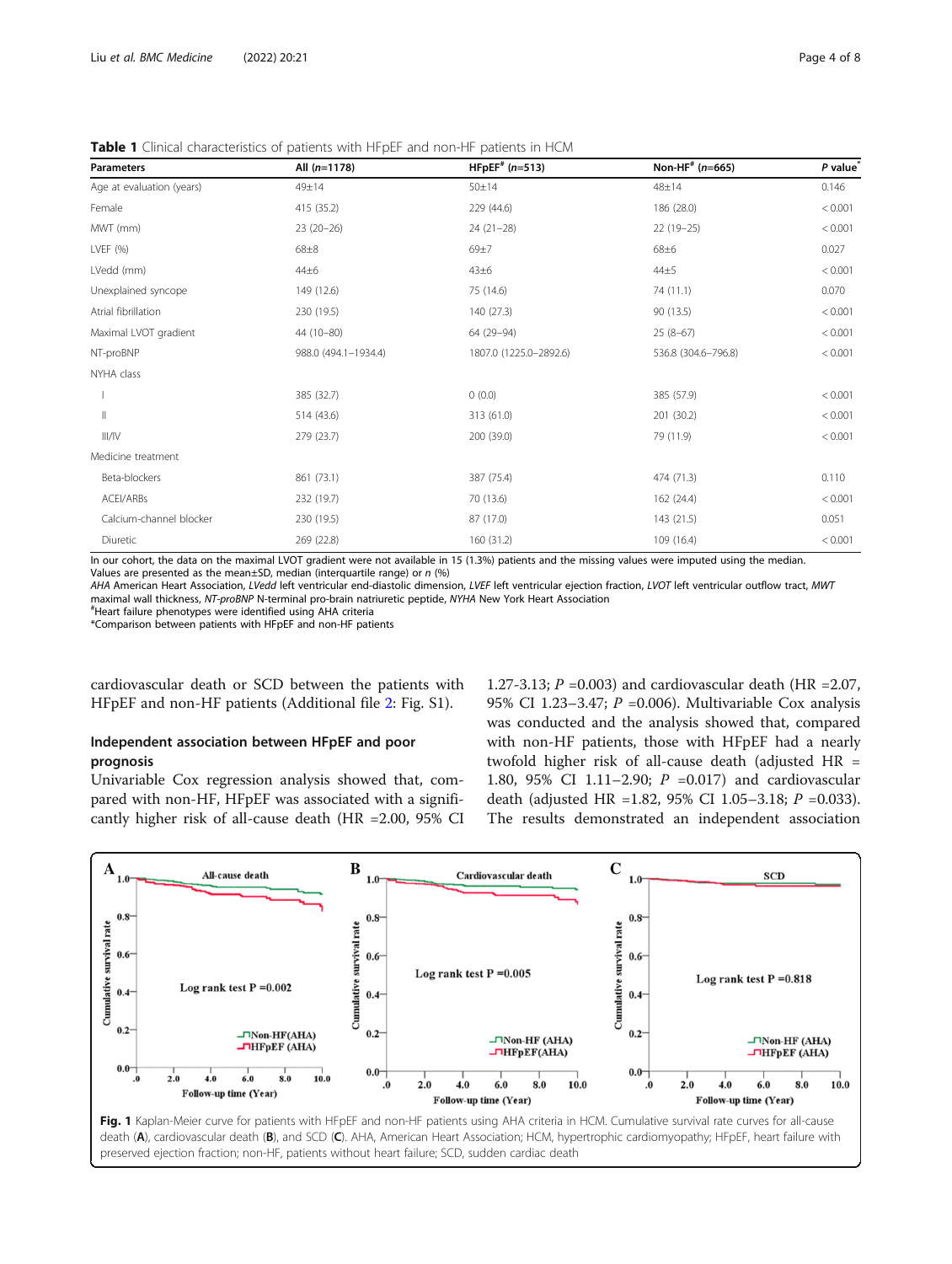between HFpEF and poor prognosis in the patients with HCM (Fig. 2). We further constructed a ROC curve to evaluate the predicting performance of various NTproBNP cut-off value for all-cause death in patients with HCM (Fig. [3](#page-5-0)). The results showed that NT-proBNP > 1780 pg/ml had the highest Youden's index. When we used the ESC criteria to guide the diagnosis of HFpEF, no significant association was found between HFpEF and prognosis in patients with HCM (Additional file [2](#page-7-0): Fig. S2 ).

# Sensitivity analysis

Septal reduction therapy was performed after enrollment and clinical evaluation in 565 (48.0%) of the patients in our study cohort. We therefore conducted sensitivity analysis to exclude the potential effect of septal reduction therapy on patient outcomes and to assess the stability of our results. The study cohort analyzed included 613 patients with HCM who did not undergo septal reduction therapy; their results were similar to those of whole cohort. Multivariable Cox analysis showed that patients with HFpEF were at significantly higher risk of all-cause death (adjusted HR = 2.10, 95% CI 1.20–3.66; P  $=0.009$ ) and cardiovascular death (adjusted HR  $= 2.21$ , 95% CI 1.14–4.27;  $P = 0.019$ ) than were non-HF patients (Additional file [2](#page-7-0): Fig. S3). When we used the ESC criteria, no significant association was observed between HFpEF and prognosis (Additional file [2:](#page-7-0) Fig. S3).

#### Genetic characteristics of HFpEF in HCM

Among the 946 patients in this cohort who underwent genetic testing, 307 (32.5%) were found to have a variant

classified as "pathogenic" or "likely pathogenic" in the sarcomere gene, variants in MYBPC3 and MYH7 being predominant (Table [2\)](#page-5-0). Six (0.6%) patients carried a combination of two pathogenic or likely pathogenic variants. Table [2](#page-5-0) summarizes the gene mutation data for patients with HFpEF and non-HF patients. We found that the proportion of mutation-positive patients was significantly higher in the HFpEF group than in the non-HF group (36.6% vs. 30.3%,  $P = 0.041$ ).

# **Discussion**

In the present study, we comprehensively investigated the prevalence, clinical and genetic characteristics, and clinical outcomes of patients with HCM with HFpEF. We found that HFpEF showed a high prevalence in HCM. These patients presented with more severe cardiac abnormalities and had a significantly worse prognosis than did non-HF patients. Moreover, the cutoff value for NT-proBNP of  $> 800$  pg/mL was better for determining HFpEF than was the cutoff value of NT-proBNP ≥125 pg/mL in that it improved risk stratification in our patients with HCM.

Among patients with HCM, establishing a diagnosis of HF and determining the HF phenotype is not only important from the perspective of prognosis but may also have important treatment implications. Practice guidelines of HF proposed the concept of HFpEF, but to the best of our knowledge, no published studies have previously investigated the characteristics of HFpEF in patients with HCM. We therefore conducted this study with the aims of assessing the prevalence, clinical and

| <b>Heart failure</b>   | <b>Mortality (per 100</b> | Univariable Cox analysis |                          | <b>Multivariable Cox analysis</b> |                          |                         |
|------------------------|---------------------------|--------------------------|--------------------------|-----------------------------------|--------------------------|-------------------------|
| $phenotype$ #          | patient-years)            | Crude HR $(95\%$ CI)     | P value                  | Adjusted HR $(95\% \text{ CI})^*$ | P value*                 |                         |
| <b>All-cause death</b> |                           |                          |                          |                                   |                          |                         |
| Non-HF                 | 0.96                      | Reference                |                          | Reference                         |                          | Reference               |
| <b>HFpEF</b>           | 1.92                      | $2.00(1.27-3.13)$        | 0.003                    | $1.80(1.11-2.90)$                 | 0.017                    | $\Omega$                |
| Cardiovascular death   |                           |                          |                          |                                   |                          |                         |
| Non-HF                 | 0.70                      | Reference                | $\overline{\phantom{a}}$ | Reference                         | $\overline{\phantom{a}}$ | Reference               |
| <b>HFpEF</b>           | 1.51                      | $2.07(1.23-3.47)$        | 0.006                    | $1.82(1.05-3.18)$                 | 0.033                    | 0<br>$\mathfrak z$<br>3 |
| <b>SCD</b>             |                           |                          |                          |                                   |                          |                         |
| Non-HF                 | 0.47                      | Reference                |                          | Reference                         | $\overline{\phantom{a}}$ |                         |
| <b>HFpEF</b>           | 0.54                      | $1.09(0.52 - 2.27)$      | 0.818                    | $\overline{\phantom{a}}$          | $\overline{\phantom{a}}$ |                         |

Fig. 2 Hazard ratio of HFpEF versus non-HF in 1178 patients with HCM. <sup>#</sup>Heart failure phenotypes were identified using AHA criteria. \*Multivariable Cox regression analysis, models were adjusted for the following covariates using a backward method: age, sex, maximal left ventricular wall thickness, atrial fibrillation, maximal left ventricular outflow tract gradient, and NYHA class. AHA, American Heart Association; CI, confidence interval; HFpEF, heart failure with preserved ejection fraction; non-HF, patients without heart failure; HR, hazard ratio; SCD, sudden cardiac death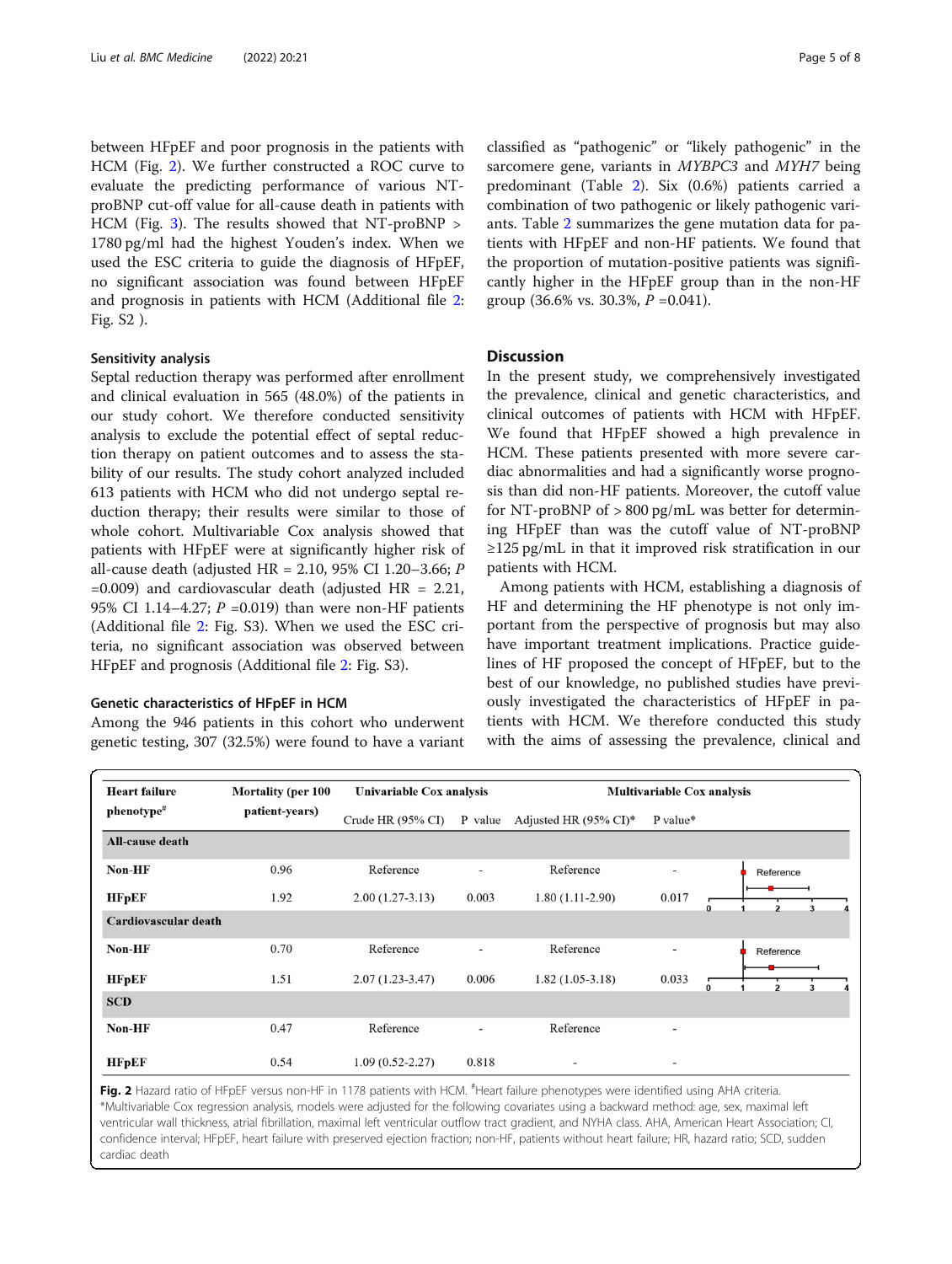<span id="page-5-0"></span>

Table 2 Genetic characteristics of patients with HFpEF in HCM

| Genetics          | All $(n=946)$ | $HFPEF$ <sup>#</sup> (n=415) | Non-HF <sup>#</sup> ( $n=531$ ) | $P$ value*               |
|-------------------|---------------|------------------------------|---------------------------------|--------------------------|
| Mutation-positive | 313 (33.1)    | 152 (36.6)                   | 161 (30.3)                      | 0.041                    |
| Multiple variants | 6(0.6)        | 4(1.0)                       | 2(0.4)                          | 0.413                    |
| MYH7              | 151 (16.0)    | 74 (17.8)                    | 77 (14.5)                       | 0.165                    |
| MYBPC3            | 127(13.4)     | 56 (13.5)                    | 71 (13.4)                       | 0.956                    |
| ACTC1             | 0(0.0)        | 0(0.0)                       | 0(0.0)                          | $\overline{\phantom{a}}$ |
| MYL2              | 6(0.6)        | 4(1.0)                       | 2(0.4)                          | 0.413                    |
| MYL3              | 4(0.4)        | 3(0.7)                       | 1(0.2)                          | 0.325                    |
| TNN <sub>13</sub> | 16(1.7)       | 8(1.9)                       | 8(1.5)                          | 0.618                    |
| TNNT <sub>2</sub> | 13(1.4)       | 9(2.2)                       | 4(0.8)                          | 0.064                    |
| TPM1              | 2(0.2)        | 1(0.2)                       | 1(0.2)                          | 1.000                    |

AHA American Heart Association, HCM hypertrophic cardiomyopathy, HFpEF heart failure with preserved ejection fraction, non-HF patients without heart failure Heart failure phenotypes were identified using AHA criteria

\*Comparison between patients with HFpEF and non-HF patients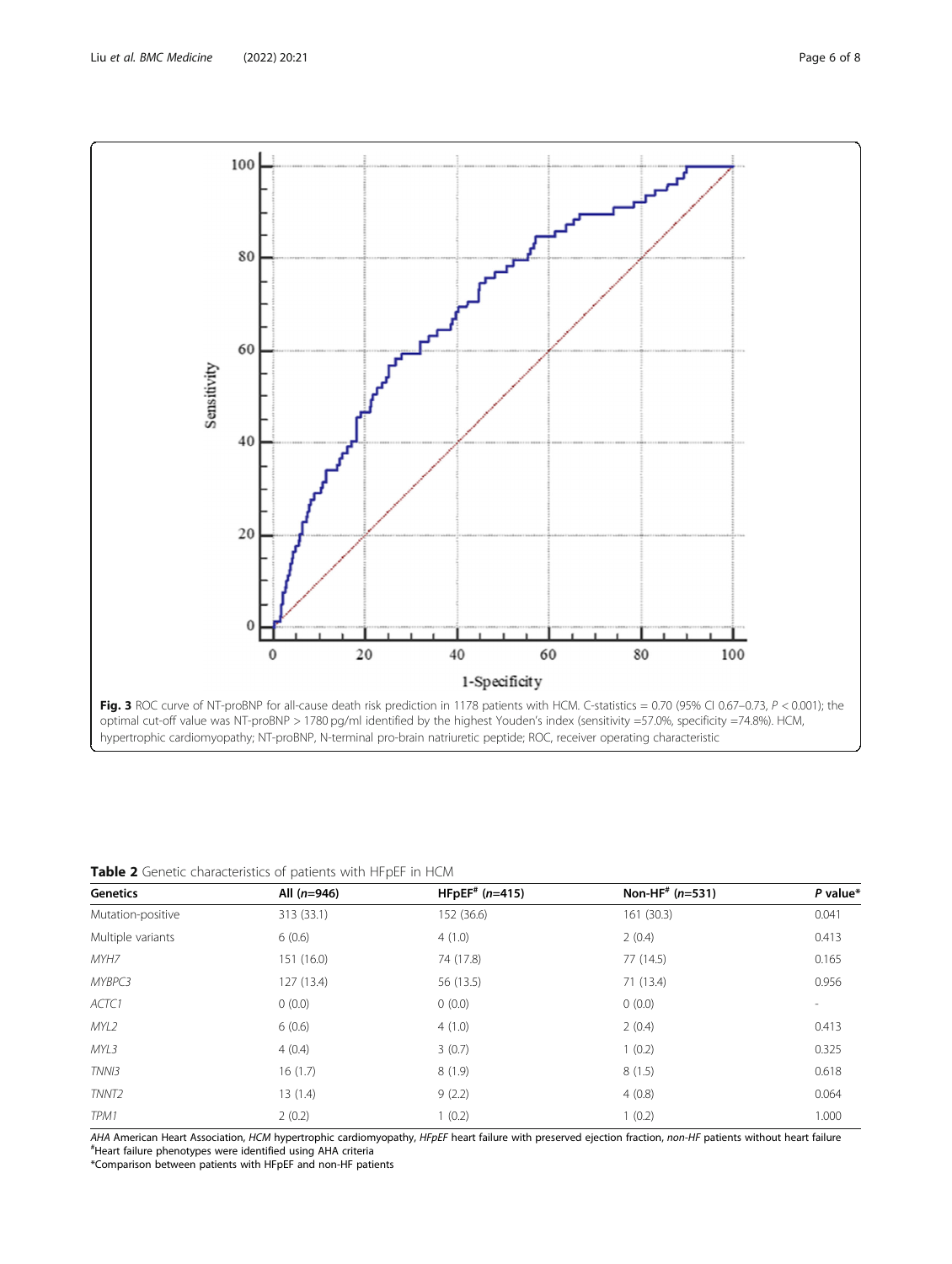genetic profiles, and long-term prognosis of patients with HFpEF in HCM.

The current criteria for diagnosis of HFpEF are inconsistent between different practice guidelines for HF, the main discrepancy being the cutoff values for high natriuretic peptides concentrations. The 2016 ESC guidelines recommend NT-proBNP > 125 pg/mL as the cutoff value, whereas the 2017 AHA scientific statement suggests using NT-proBNP  $\geq$ 800 pg/mL. Further research is needed to determine whether the ESC criteria or the AHA criteria are more optimal for classifying patients with HCM. We found that the clinical outcomes of patients with HFpEF and non-HF patients did not differ significantly when we used the ESC criteria. In contrast, we found significant differences in risks of all-cause death and cardiovascular deaths between patients with HFpEF and non-HF patients when we used the AHA criteria. These findings imply that using the AHA criteria to identify patients with HFpEF is more helpful for risk stratification of patients with HCM.

We also found a high prevalence of HFpEF in patients with HCM. When we used the diagnostic criteria in the 2017 AHA scientific statement, we found that over 40% of the patients in our cohort fell into the HFpEF category. Additionally, the clinical characteristics of patients with HFpEF and non-HF patients differed significantly. Compared with non-HF patients, those with HFpEF had more severe cardiac abnormalities, as evidenced by a significantly larger maximal wall thickness, higher proportion of atrial fibrillation, higher maximal left ventricular outflow tract gradient, etc. These findings imply that a diagnosis of HFpEF may be a reliable indicator of disease progression in patients with HCM.

Most importantly, we found that patients with HFpEF were at a significantly higher risk of all-cause death and cardiovascular death than were non-HF patients. This difference remained significant after adjusting for potential confounders. We further conducted a sensitivity analysis to exclude the potential effects of septal reduction therapy on our finding. Similar results were observed when only including patients without septal reduction therapy, indicating that our results are robust. These findings indicate that patients with HCM with HFpEF have an elevated risk of premature mortality. Meanwhile, future studies could use HFpEF as a surrogate for hard endpoints in patients with HCM, thus reducing the length of the study period.

To date, several large-scale clinical trials have assessed the efficacy of medical therapies for HFpEF, jet no drug has been proven to reduce mortality [\[11](#page-7-0)]. Current HF guidelines recommend diuretics as the first-line treatment for patients with HFpEF to relieve symptoms due to volume overload, because previous studies have provided evidence to support the efficacy of diuretics in

reducing the risk of hospitalization for HF [\[12](#page-7-0)]. There is also evidence supporting that aldosterone receptor antagonists and angiotensin-receptor blockers can decrease HF hospitalizations for patients with HFpEF [\[13](#page-7-0)–[15\]](#page-7-0). Patients with HCM and HFpEF may also benefit from appropriate HF management by using drugs such as diuretics and spironolactone, although no direct evidence is available to support this at present time. Future large-scale randomized controlled trials for HFpEF treatment are warranted in patients with HCM.

Our findings show that the patients with HFpEF are not at increased risk of SCD. Previous studies have shown that LVEF  $<$  50% is a strong indicator for a high risk of SCD in patients with HCM [[2,](#page-7-0) [4,](#page-7-0) [16](#page-7-0)]. In contrast, the incidence of SCD events in patients with HFpEF was low and similar to that in non-HF patients. Instead of SCD prevention, the main goals of treatment for patients with HCM with HFpEF should be prevention/slowing of disease progression.

# Study limitation

This large study was conducted in a single national referral center. Although patients were from across the country, there may have been a selection bias. Meanwhile, possible bias due to long-time span of patient enrollment cannot be completely ruled out because there was some change in diagnosis and treatment of HCM over past years. Second, high creatine concentrations, kidney failure, and hyponatremia are reportedly associated with high NT-proBNP concentration. Only 13 (1.1%) of our participants had high creatine concentrations  $(>133 \mu \text{mol/L})$ , 84 (7.0%) participants low eGFR concentrations  $\left[ < 60 \text{ mL} / (\text{min}^* 1.7 \text{m}^2) \right]$  and 18 (1.5%) hyponatremia (serum sodium < 135 mmol/L). The current cut-off value for NT-proBNP may be of limited value in diagnosing HFpEF in such patients with HCM. Thus, the optimal cut-off value still needs further investigation.

#### Conclusion

In patients with HCM, HFpEF is common, can reflect the state of disease progression, and is independently associated with increased risk of all-cause death and cardiovascular death, but not with an increased risk of SCD. Moreover, the cut-off values of NT-proBNP for recognizing HFpEF in AHA criteria better stratify risk in a patient with HCM than those in the ESC criteria.

#### Abbreviations

AHA: American heart association; BNP: B-type natriuretic peptide; CI: Confidence intervals; ESC: European society of cardiology; HCM: Hypertrophic cardiomyopathy; HF: Heart failure; HFpEF: Heart failure with preserved ejection fraction; HR: Hazard ratios; LVEF: Left ventricular ejection fraction; NT-proBNP: N-terminal pro-brain natriuretic peptide; SCD: Sudden cardiac death